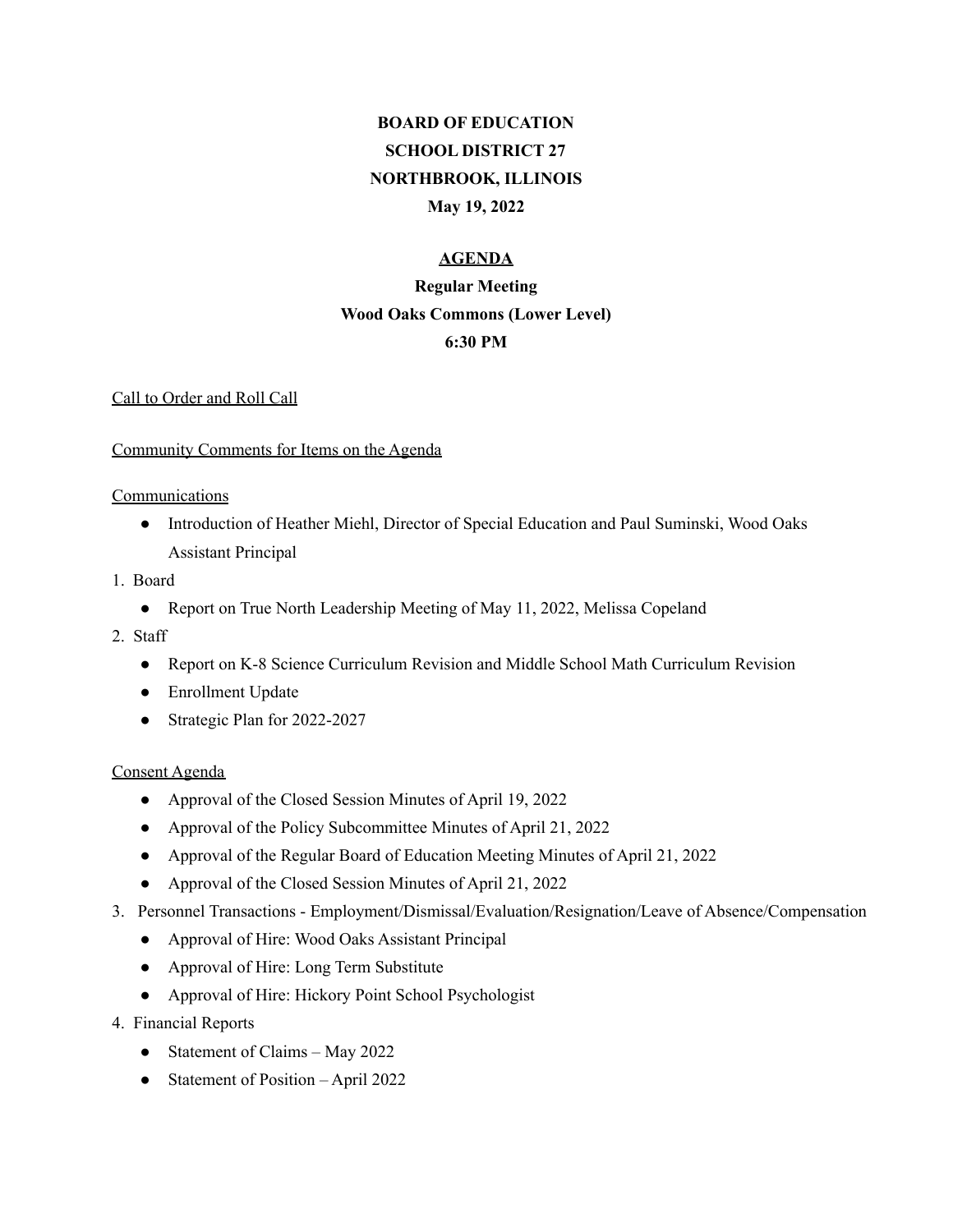- Statement of Investments April 2022
- Statement of Receipts April 2022
- Status of Appropriations April 2022
- Wood Oaks Activity Account April 2022
- Revolving Fund May 2022
- Payroll Dated April 29, 2022
- Payroll Dated May 13, 2022
- 5. Approval of Summer Professional Development Budget
- 6. Approval of the K-8 Science Curriculum Revision
- 7. Approval of contract with CAGE Engineering, Inc., for site and engineering work at Hickory Point School and Wood Oaks Junior High
- 8. Approval of the 2022-23 Board of Education Meetings

#### Unfinished Business

Approval of Policy Revisions included on the Illinois Association of School Board, PRESS Issue 108:

Policy 2:20 Powers and Duties of the School Board; Indemnification

- Policy 2:105 Ethics and Gift Ban
- Policy 2:110 Qualifications, Term, and Duties of the Board Officers
- Policy 2:120 Board member Development
- Policy 2:150 Committees
- Policy 2:220 School Board Meeting Procedures
- Policy 2:260 Uniform Grievance Procedure
- Policy 3:40 Duties and Responsibilities
- Policy 3:50 Administrative Personnel Other Than the Superintendent
- Policy 4:60 Purchases and Contracts
- Policy 4:80 Accounting and Audits
- Policy 4:110 Transportation
- Policy 4:150 Facility Management and Building Programs
- Policy 4:165 Awareness and Prevention of Child Sexual Abuse and Grooming Behaviors
- Policy 4:170 Safety
- Policy 4:175 Convicted Child Sex Offender; Screening; Notifications
- Policy 5:10 Equal Employment Opportunity and Minority Recruitment
- Policy 5:20: Workplace Harassment Prohibited
- Policy 5:30: Hiring Process and Criteria
- Policy 5:50 Drug-and Alcohol-Free Workplace; E-Cigarette, Tobacco, and Cannabis

Prohibition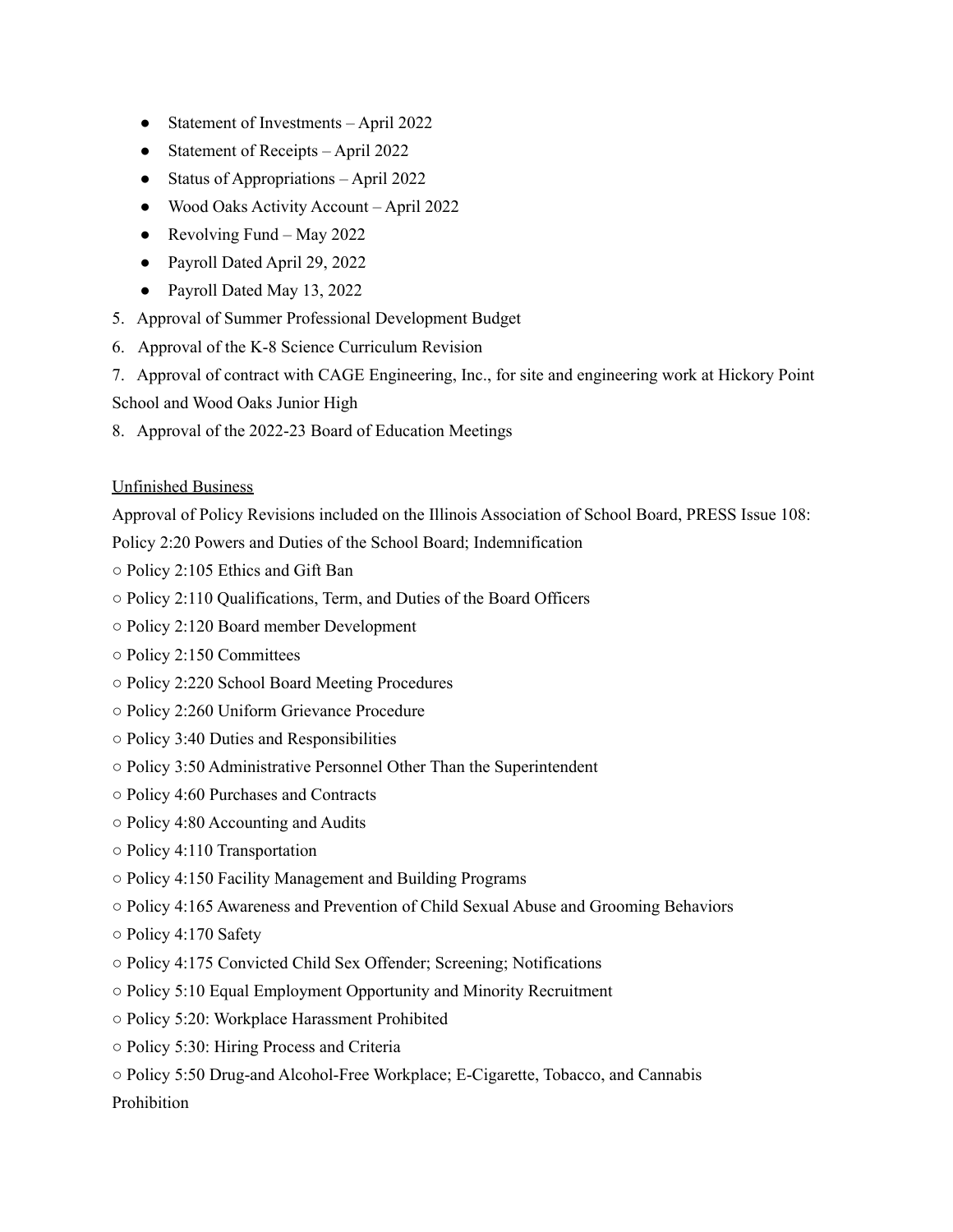- Policy 5:90 Abused and Neglected Child Reporting
- Policy 5:100 Staff Development Program
- Policy 5:120 Employee Ethics; Conduct; and Conflict of Interest
- Policy 5:125 Personal Technology and Social Media; Usage and Conduct
- Policy 5:150 Personnel Records
- Policy 5:185 Family and Medical Leave
- Policy 5:200 Terms and Conditions of Employment and Dismissal
- Policy 5:210 Resignations
- Policy 5:220 Substitute Teachers
- Policy 5:250 Leaves of Absence
- Policy 5:260 Student Teachers
- Policy 5:330 Sick Days, Vacation, Holidays and Leaves
- Policy 6:15 School Accountability
- Policy 6:20 School year Calendar and Day
- Policy 6:50 School Wellness
- Policy 6:60 Curriculum Content
- Policy 6:120 Education of Children with Disabilities
- Policy 6:130 Program for the Gifted
- Policy 6:180 Extended Instructional Program
- Policy 6:220 Bring Your Own Technology Program
- Policy 6:300 Graduation Requirements
- Policy 6:310 High School Credit for Non-District Experiences
- Policy 6:320 High School Credit for Proficiency
- Policy 6:340 Student Testing and Assessment Program
- Policy 7:10 Equal Educational Opportunities
- Policy 7:20 Harassment of Students Prohibited
- Policy 7:30 Student Assignment and Intra-District Transfer
- Policy 7:50 Student Admissions and Student Transfers to and from Non-District Schools
- Policy 7:60 Residency
- Policy 7:70 Attendance and Truancy
- Policy 7:80 Release Time for Religious Instruction/Observance
- Policy 7:150 Agency and Police Interviews
- Policy 7:160 Student Appearance
- Policy 7:165 School Uniforms
- Policy 7:180 Prevention of and Response to Bullying, Intimidation, and Harassment
- Policy 7:190 Student Behavior